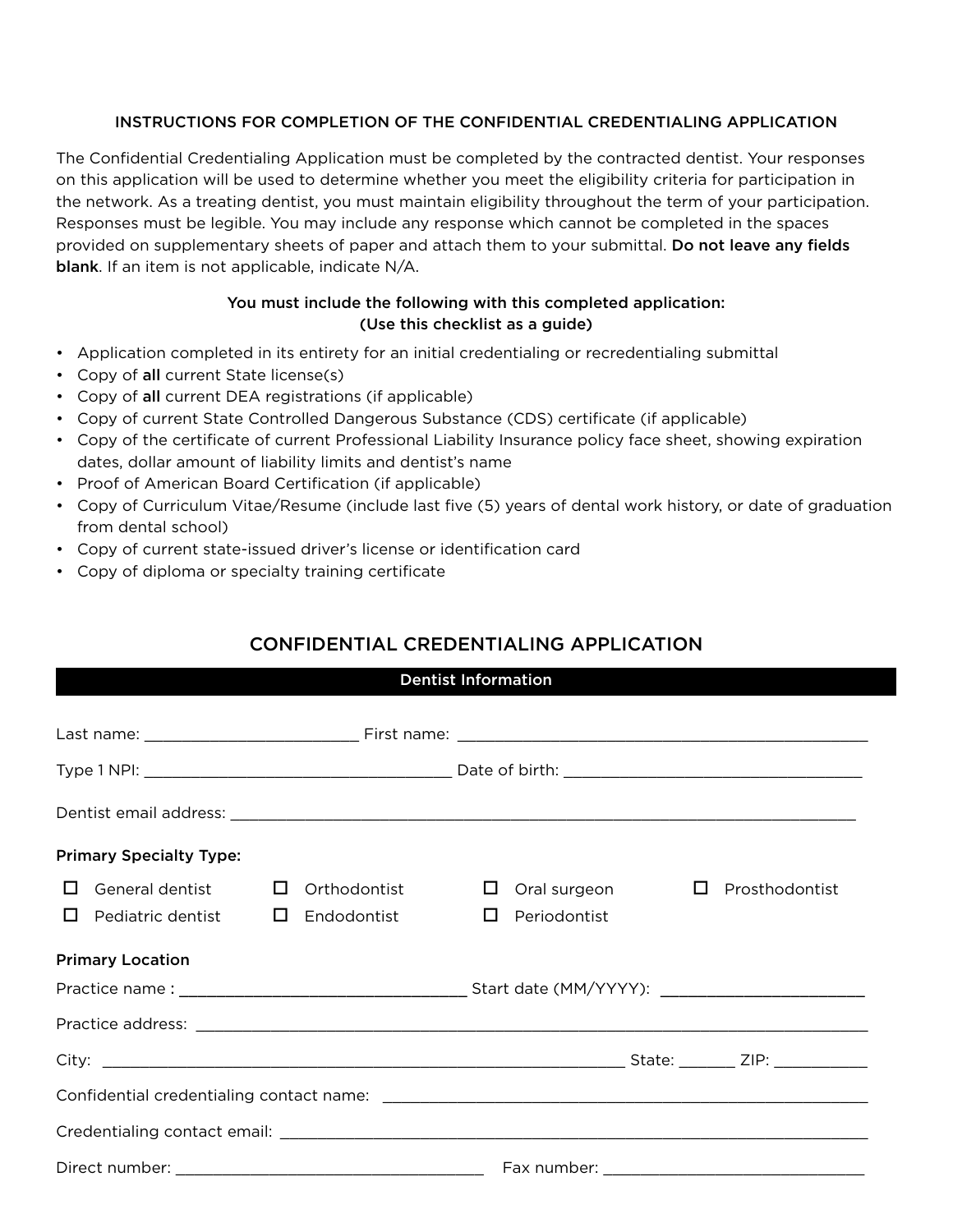| Dentist information continued                                                                                                                                                                                                                                                                                      |                                 |                     |                      |                   |
|--------------------------------------------------------------------------------------------------------------------------------------------------------------------------------------------------------------------------------------------------------------------------------------------------------------------|---------------------------------|---------------------|----------------------|-------------------|
|                                                                                                                                                                                                                                                                                                                    |                                 |                     |                      |                   |
|                                                                                                                                                                                                                                                                                                                    |                                 |                     |                      |                   |
| Dentist Social Security number: _______________________(Mandatory field needed for primary source verifications)                                                                                                                                                                                                   |                                 |                     |                      |                   |
| $\Box$ Other<br>$\square$ DDS<br>$\square$ DMD                                                                                                                                                                                                                                                                     | Gender: □ Male □ Female □ Other |                     |                      | □ Undisclosed     |
|                                                                                                                                                                                                                                                                                                                    |                                 |                     |                      |                   |
|                                                                                                                                                                                                                                                                                                                    |                                 |                     |                      |                   |
| Are you "American Board Certified" in any of the below Specialties: if yes, please check the applicable<br>board                                                                                                                                                                                                   |                                 |                     |                      |                   |
| □ ABO-Orthodontist                                                                                                                                                                                                                                                                                                 | □ ABOMS-Oral Surgeon            |                     | □ ABP-Prosthodontist |                   |
| <b>ABPD-Pediatric Dentist</b>                                                                                                                                                                                                                                                                                      | □ ABE-Endodontist               |                     | □ ABP-Periodontist   |                   |
| If you have hospital privileges check here $\Box$ If no, skip to the next question. If yes, list the hospital(s) for                                                                                                                                                                                               |                                 |                     |                      |                   |
|                                                                                                                                                                                                                                                                                                                    | <b>Licenses and Permits</b>     |                     |                      |                   |
|                                                                                                                                                                                                                                                                                                                    |                                 |                     |                      |                   |
|                                                                                                                                                                                                                                                                                                                    |                                 |                     |                      |                   |
|                                                                                                                                                                                                                                                                                                                    |                                 |                     |                      |                   |
| If you no longer have a DEA, please complete the below information. If not applicable, please skip to the<br>next question.                                                                                                                                                                                        |                                 |                     |                      |                   |
|                                                                                                                                                                                                                                                                                                                    |                                 |                     |                      |                   |
| If a patient needs narcotics prescribed, they will be: $\Box$ Referred to another dentist/oral surgeon<br>$\Box$ Referred to their primary care physician. If another dentist is prescribing, please confirm the<br>prescribing dentist's name below:                                                              |                                 |                     |                      |                   |
| Dentist's name:                                                                                                                                                                                                                                                                                                    |                                 | DEA #, if known:    |                      |                   |
|                                                                                                                                                                                                                                                                                                                    |                                 |                     |                      |                   |
| Do you have a current license or permit to administer conscious sedation/general anesthesia?<br>$\Box$ N/A<br>$\square$ Yes<br>$\square$ No                                                                                                                                                                        |                                 |                     |                      |                   |
| Type: $\Box$ IV Sedation $\Box$ General Anesthesia Permit #: ___________ Exp. Date: ___________________                                                                                                                                                                                                            |                                 |                     |                      |                   |
|                                                                                                                                                                                                                                                                                                                    | <b>Professional Liability</b>   |                     |                      |                   |
|                                                                                                                                                                                                                                                                                                                    |                                 |                     |                      |                   |
|                                                                                                                                                                                                                                                                                                                    |                                 |                     |                      |                   |
|                                                                                                                                                                                                                                                                                                                    |                                 |                     |                      |                   |
|                                                                                                                                                                                                                                                                                                                    |                                 |                     |                      |                   |
|                                                                                                                                                                                                                                                                                                                    |                                 |                     |                      |                   |
| Past 5 Years Dental Work History<br>1.                                                                                                                                                                                                                                                                             |                                 | Start Date: MM/YYYY |                      | End Date: MM/YYYY |
| 2.                                                                                                                                                                                                                                                                                                                 |                                 |                     |                      |                   |
| <u> 1989 - Johann Stein, mars an deus an deus Amerikaansk kommunister (</u><br>3.<br>the control of the control of the control of the control of the control of the control of the control of the control of the control of the control of the control of the control of the control of the control of the control |                                 |                     |                      |                   |
| 4.                                                                                                                                                                                                                                                                                                                 |                                 |                     |                      |                   |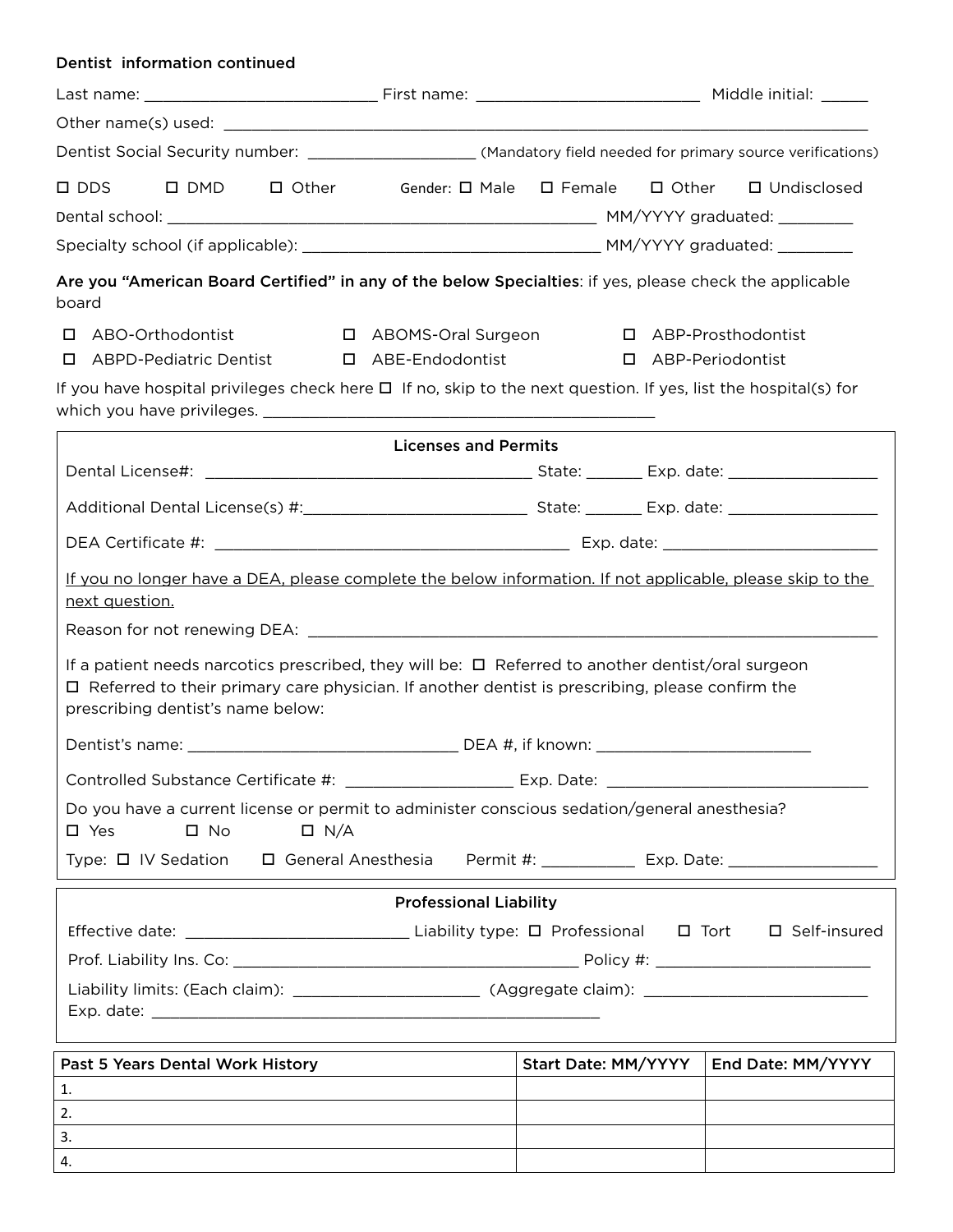| 5 years:                   |                                                                                                         | Explanation of gaps of six months or more within the past   Start Date: MM/YYYY                                                                                                                                                                                                                                                                                                                                                                                                       |  | End Date: MM/YYYY |
|----------------------------|---------------------------------------------------------------------------------------------------------|---------------------------------------------------------------------------------------------------------------------------------------------------------------------------------------------------------------------------------------------------------------------------------------------------------------------------------------------------------------------------------------------------------------------------------------------------------------------------------------|--|-------------------|
|                            |                                                                                                         |                                                                                                                                                                                                                                                                                                                                                                                                                                                                                       |  |                   |
|                            |                                                                                                         |                                                                                                                                                                                                                                                                                                                                                                                                                                                                                       |  |                   |
| here: $\rule{1em}{0.15mm}$ | If you are a recent dental school graduate, please enter your state board dental license effective date |                                                                                                                                                                                                                                                                                                                                                                                                                                                                                       |  |                   |
|                            |                                                                                                         | <b>Professional Attestation and Questions</b>                                                                                                                                                                                                                                                                                                                                                                                                                                         |  |                   |
|                            | separate sheet of paper.)                                                                               | I. Credentialing History (Please answer questions 1 - 10 below. For any "Yes" answer, explain on a                                                                                                                                                                                                                                                                                                                                                                                    |  |                   |
| Yes                        | <b>No</b>                                                                                               | In the Past 10 Years:                                                                                                                                                                                                                                                                                                                                                                                                                                                                 |  |                   |
| $\Box$                     | $\Box$                                                                                                  | 1. Has your license to practice in any jurisdiction, whether past or still pending,<br>been denied, restricted, limited, suspended, revoked, not renewed, placed under<br>probation, subjected to disciplinary or non-disciplinary action, or otherwise<br>sanctioned, limited or curtailed?                                                                                                                                                                                          |  |                   |
| $\Box$                     | $\Box$                                                                                                  | 2. Has your professional liability insurance ever been denied, suspended, revoked,<br>canceled, or not renewed?                                                                                                                                                                                                                                                                                                                                                                       |  |                   |
| □                          | □                                                                                                       | 3. Has your Federal and/or State DEA license or applicable drug license ever been<br>denied, suspended, canceled or not renewed, or subjected to any disciplinary action?                                                                                                                                                                                                                                                                                                             |  |                   |
| $\Box$                     | $\Box$                                                                                                  | 4. Has your status as a dentist ever been denied, suspended, canceled or sanctioned<br>by any municipal, state, federal, or any other governmental agency (e.g. Medicare,<br>Medicaid or Denti-Cal) HMO, EPO, PPO or other prepaid health plan including being<br>listed on OIG, SAMs, or a State Exclusion List?                                                                                                                                                                     |  |                   |
| $\Box$                     | $\Box$                                                                                                  | 5. Are your privileges or memberships at any hospital, institution (military service)<br>and/or HMO currently under investigation or have they ever been denied, suspended,<br>reduced or not renewed?                                                                                                                                                                                                                                                                                |  |                   |
| $\Box$                     | $\Box$                                                                                                  | 6. Have you ever been denied membership, or renewal of membership, or been<br>subject to disciplinary proceedings for a medical, dental or ethical reason by any<br>dental/professional organization?                                                                                                                                                                                                                                                                                 |  |                   |
| □                          | □                                                                                                       | 7. Are you unable to perform any procedures within the scope of privileges<br>and duties in your position as a health care dentist, with or without reasonable<br>accommodations required by the Americans With Disabilities Act, within accepted<br>standards of professional performance and without posing a direct threat to<br>patients?                                                                                                                                         |  |                   |
| $\Box$                     | $\Box$                                                                                                  | 8. Do you currently, or did you in the last five years, engage in the unlawful use of<br>illegal drugs, including the improper use of prescription drugs?                                                                                                                                                                                                                                                                                                                             |  |                   |
| $\Box$                     | $\Box$                                                                                                  | 9. Do you have any felony or misdemeanor charges pending against you or have you<br>ever been convicted of a felony, or pleaded "nolo contendere" to a felony?                                                                                                                                                                                                                                                                                                                        |  |                   |
| $\Box$                     | $\Box$                                                                                                  | 10. Have you been involved in ANY malpractice (or any other civil) claims/lawsuits,<br>settlements or judgments within the last 10 years? If yes, please provide detailed<br>information on a separate sheet of paper including docket number of the case,<br>location of the court, names of the parties, plaintiff(s) and defendant(s), dates of the<br>incident(s), description of the incident(s), your involvement, current disposition, and<br>the amount of the settlement(s). |  |                   |